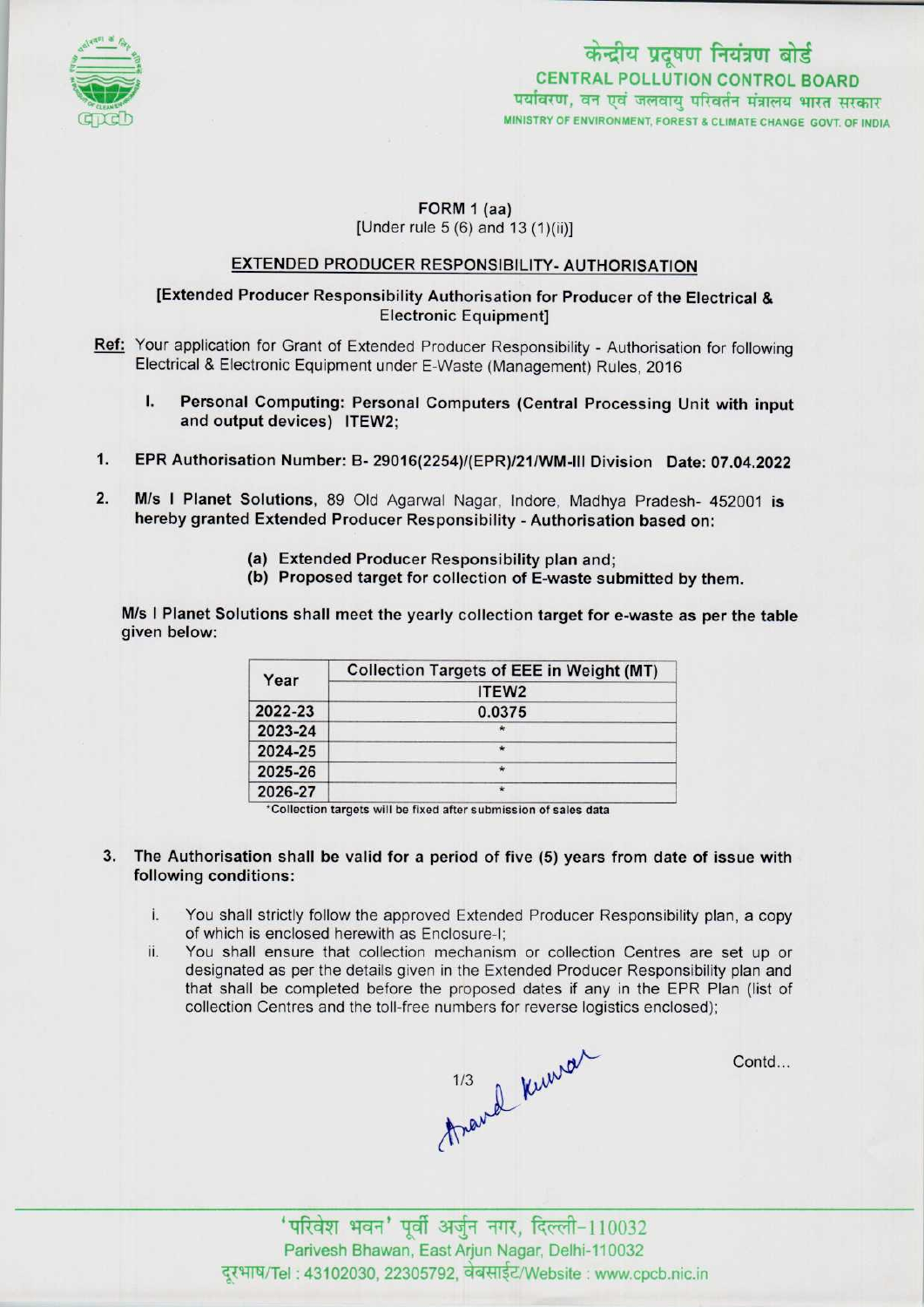

From pre page...

- iii. You shall ensure that all the collected e-waste is a large to your collected to your collected to your collected to your collected to your collected to your collected to your collected to your collected to your collec dismantler/recycler M/S E Waste Solution Plot No. 1.4, Sector 6, Fannelized to your dismantler/recycler M/S E Waste Solution Plot No 1 A, Sector 6, Faridabad, Haryana<br>121006 and record shall be maintained at dismantler/recycler and at your end.<br>You shall maintain records, in Form-2 of these Rules, of e-wa 121006 and record shall be maintained at dismantler/recycler and at your end.<br>iv. You shall maintain records, in Form 2 of the manufacturer and at your end.
- records available for scrutiny by Central Pollution Control Board; records available for scrutiny by Central Pollution Control Board;<br>V. You shall file annual returns in Form-3 to the Central Pollution Control B
- before 30th day of June following the financial year to which the Control Board before 30th day of June following the financial year to which that returns relates.<br>vi. General Terms & Conditions of the Authorisation:

- a.The authorisation shall comply with provisions of the Environment (Protection) Act, 1986 and the E-waste (Management) Rules, 2016 made there under;<br>b. The authorisation or its renewal shall be produced for inspection at the request of
- b. The authorisation or its renewal shall be produced for inspection at the request of an officer authorised by the Central Pollution Control Board:
- c. Any change in the approved Extended Producer Responsibility plan should be informed to Central Pollution Control Board within 15 days on which decision shall be communicated by Central Pollution Control Board within 15 days on which decision shall<br>d. It is the duty of the authorised person to take prior permission of the Central
- It is the duty of the authorised person to take prior permission of the Central Pollution Control Board to close down any collection centre/points or any other facility which are part of the EPR plan;
- e.An application for the renewal of authorisation shall be made as laid down in subrule (vi) of rule of 13(1) the E- Waste (Management) Rules, 2016;
- f. The Board reserves right to cancel/amend/revoke the authorisation at any time as per the policy of the Board or Government.

# vii. Additional Conditions: -

- a) That the applicant will submit annual sales data along with annual returns;
- b)That the applicant has to ensure that the addresses of collection points provided by them in their EPR Plan are correct and traceable and the collection points provided by are functional;
- are functional;<br>c) That the applicant will submit revised application for grant of EPR Authorisation in case of applicant adding/changing PRO or changing its EPR Plan;

2/3 ravel Kuman

Contd...